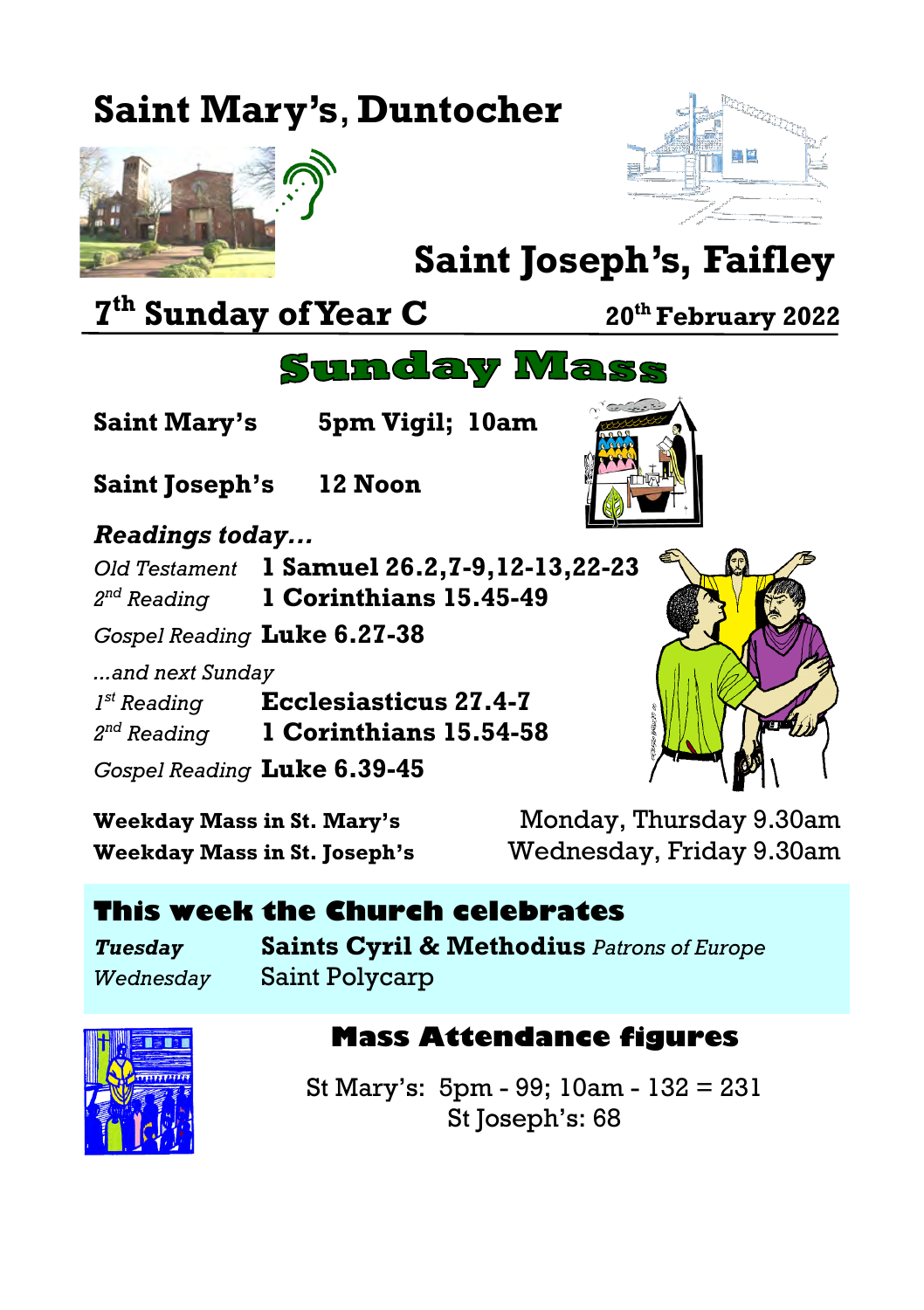# Lent

#### **Ash Wednesday: 2nd March**

**Mass** Saint Mary's 9.30am & 7pm Saint Joseph's 11am

Ashes distributed as you leave at the end of Mass, sprinkled on your head, with no physical contact



#### **Ignatian Spirituality Centre**

The online retreat is open to all and, this year, to celebrate 500 years since the conversion of St. Ignatius Loyola, is based on his life. Each day of Lent the retreat has an episode from the life of Ignatius, Music, Art, a reading from Scripture and a reflection. Participants can join an online group for a weekly meeting with others to share the fruits of their prayer. For further information visit [Homepage -](https://iscglasgow.co.uk/) Ignatian [Spirituality Centre Glasgow \(iscglasgow.co.uk\)](https://iscglasgow.co.uk/)

#### **The Beginning Experience**

are holding a weekend for those who find themselves suffering bereavement through divorce, separation or widowhood 25th – 27th March. Catherine 0131 665 3383;  $\Diamond$  [beginningexperiencescotland@hotmail.com](mailto:beginningexperiencescotland@hotmail.com) Applications must be returned by  $12<sup>th</sup>$  March.

#### **St. Joseph's Trip to Oban and Iona**

Balance of £200 per person to be paid by Sunday 27<sup>th</sup> March. Cheques are to be made payable to "Glenton Holidays."

#### **Holy Water**

will be available as you enter the church from the ministers of welcome. If you would like to have holy water at home, please come to Mass with water in a bottle or container and Fr. Paul or Deacon John will bless this for you to take home.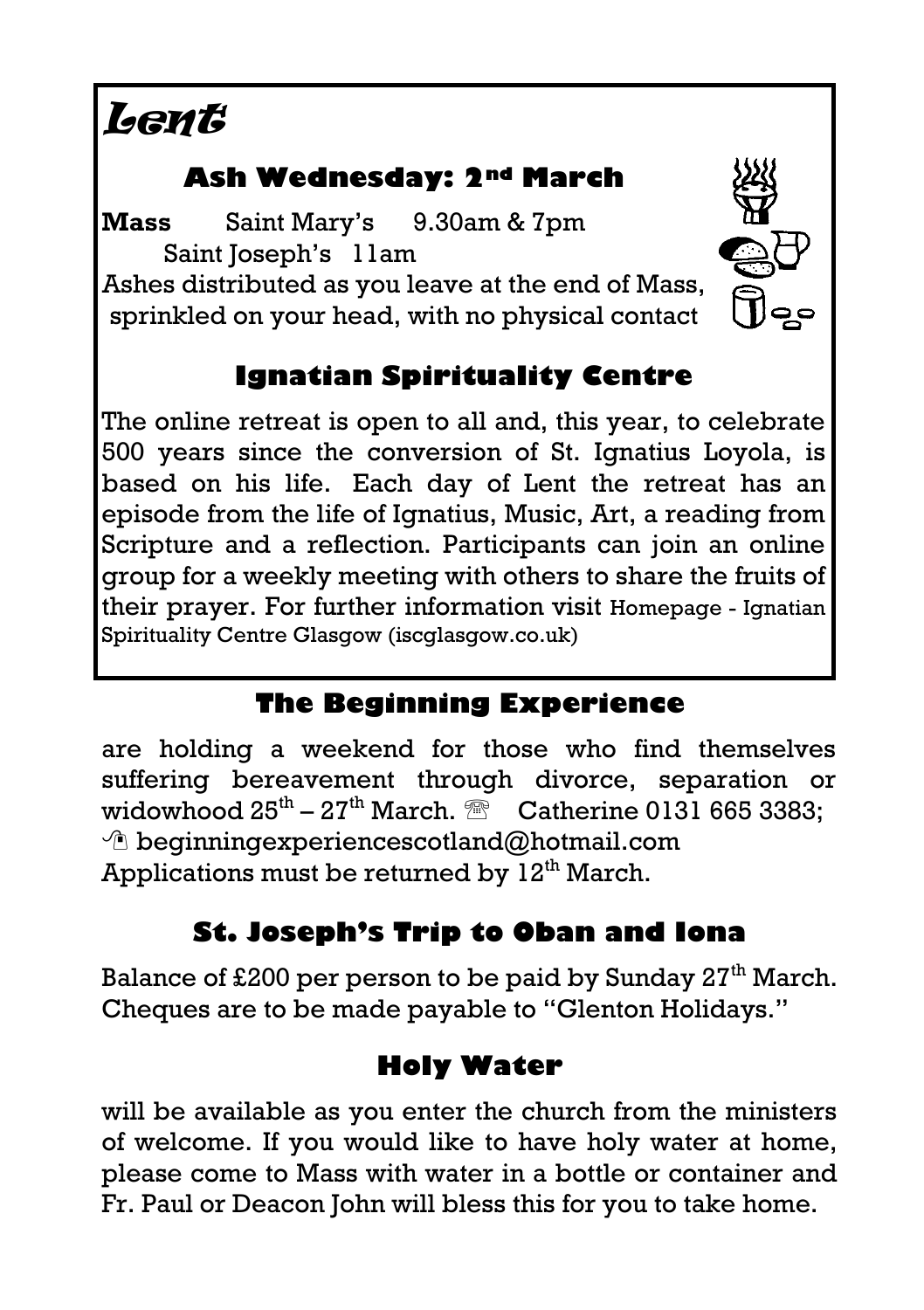#### **Thank You**

*for your ongoing support…*



*Please think of payment through a bank.*

| <b>£ The Bottom Line £</b>    |      |    |                            |
|-------------------------------|------|----|----------------------------|
| Thank you for your generosity |      |    |                            |
| <b>Gift Aid</b>               |      |    | <b>Total</b>               |
| £20                           | £725 | £0 | £745                       |
| £0                            | £487 | £O | £487                       |
| £O                            | £442 | £0 | £442                       |
|                               |      |    | <b>Collection Donation</b> |

*To support us and reduce cash handling by our volunteers, you can pay through your bank to:* Royal Bank of Scotland Sort Code for all.................................. 831710 **St Mary's Parish …………….. ..................** Account 00253583 **St Mary's Building Fund …..**.......................Account 00254571 **St Joseph's Parish …………... ..................** Account 00253591

#### **Second Collections**

Today: & Next Week: Parish\*